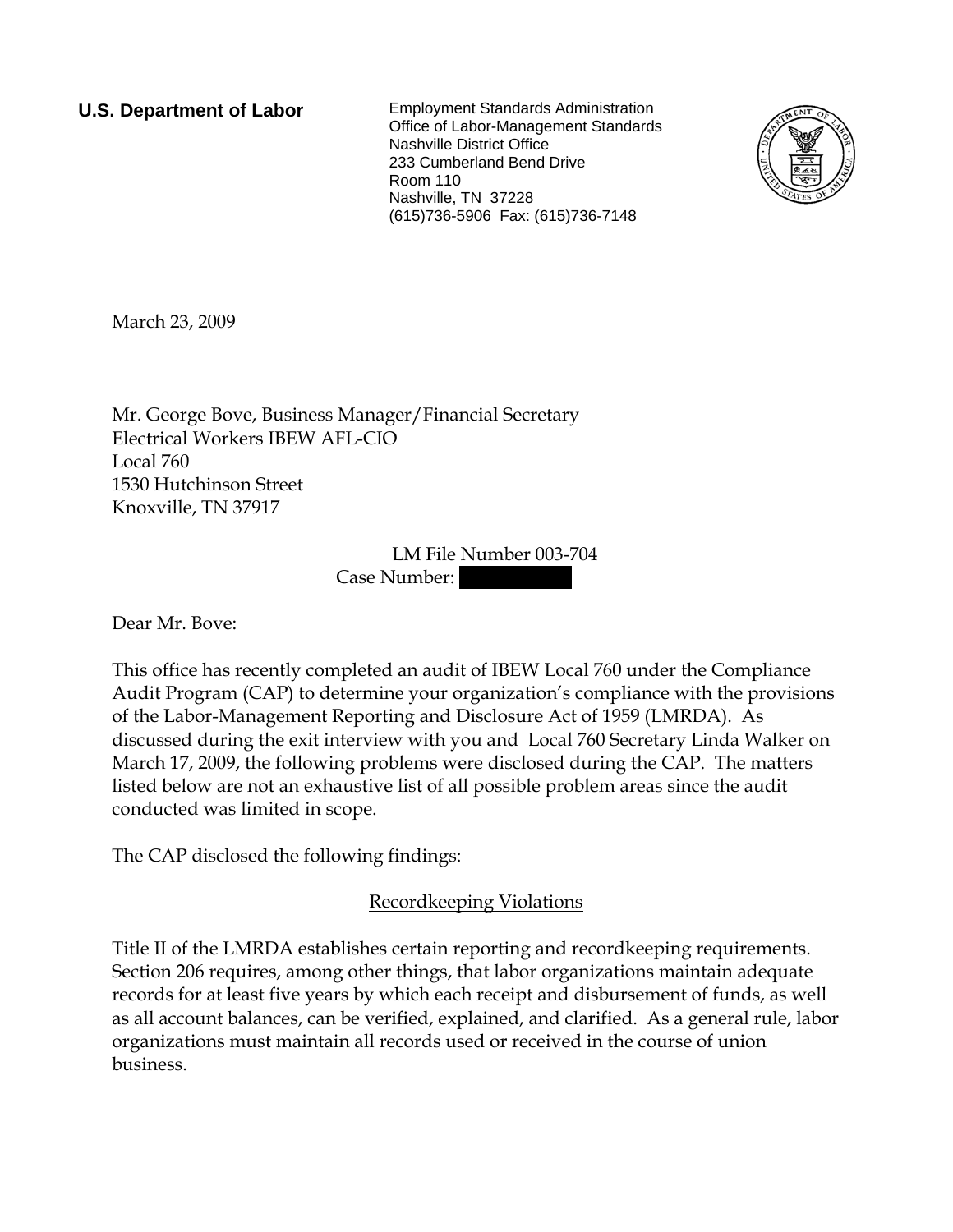Mr. George Bove March 23, 2009 Page 2 of 6

For disbursements, this includes not only original bills, invoices, receipts, vouchers, and applicable resolutions, but also documentation showing the nature of the union business requiring the disbursement, the goods or services received, and the identity of the recipient(s) of the goods or services. In most instances, this documentation requirement can be satisfied with a sufficiently descriptive expense receipt or invoice. If an expense receipt is not sufficiently descriptive, a union officer or employee should write a note on it providing the additional information. For money it receives, the labor organization must keep at least one record showing the date, amount, purpose, and source of that money. The labor organization must also retain bank records for all accounts.

The audit of Local 760's 2008 records revealed the following recordkeeping violations:

1. Credit Card Expenses

Local 760 did not retain adequate documentation for credit card expenses incurred by Business Manager George Bove, Assistant Business Managers Terry Cole, Timothy C. Tate, and Kenneth T. Lykins totaling at least \$16, 975.25. For example, for the audit period gas receipts are not available for every monthly charge that occurred on the union's Fleet Services gas card.

As previously noted above, labor organizations must retain original receipts, bills, and vouchers for all disbursements. The president and treasurer (or corresponding principal officers) of your union, who are required to sign your union's LM report, are responsible for properly maintaining union records.

2. Information not Recorded in Meeting Minutes

During the audit, Mr. Bove advised OLMS that the membership and executive board authorized all bills and expenditures other than standing bills as listed in Article XI of the IBEW Local 760 Expenses and Procedures Policy. However, the minutes of the meeting do not contain any reference to those issues, such as the purchase on September 24, 2007 of a 2007 Ford Edge vehicle. Minutes of all membership or executive board meetings must report any disbursement authorizations made at those meetings.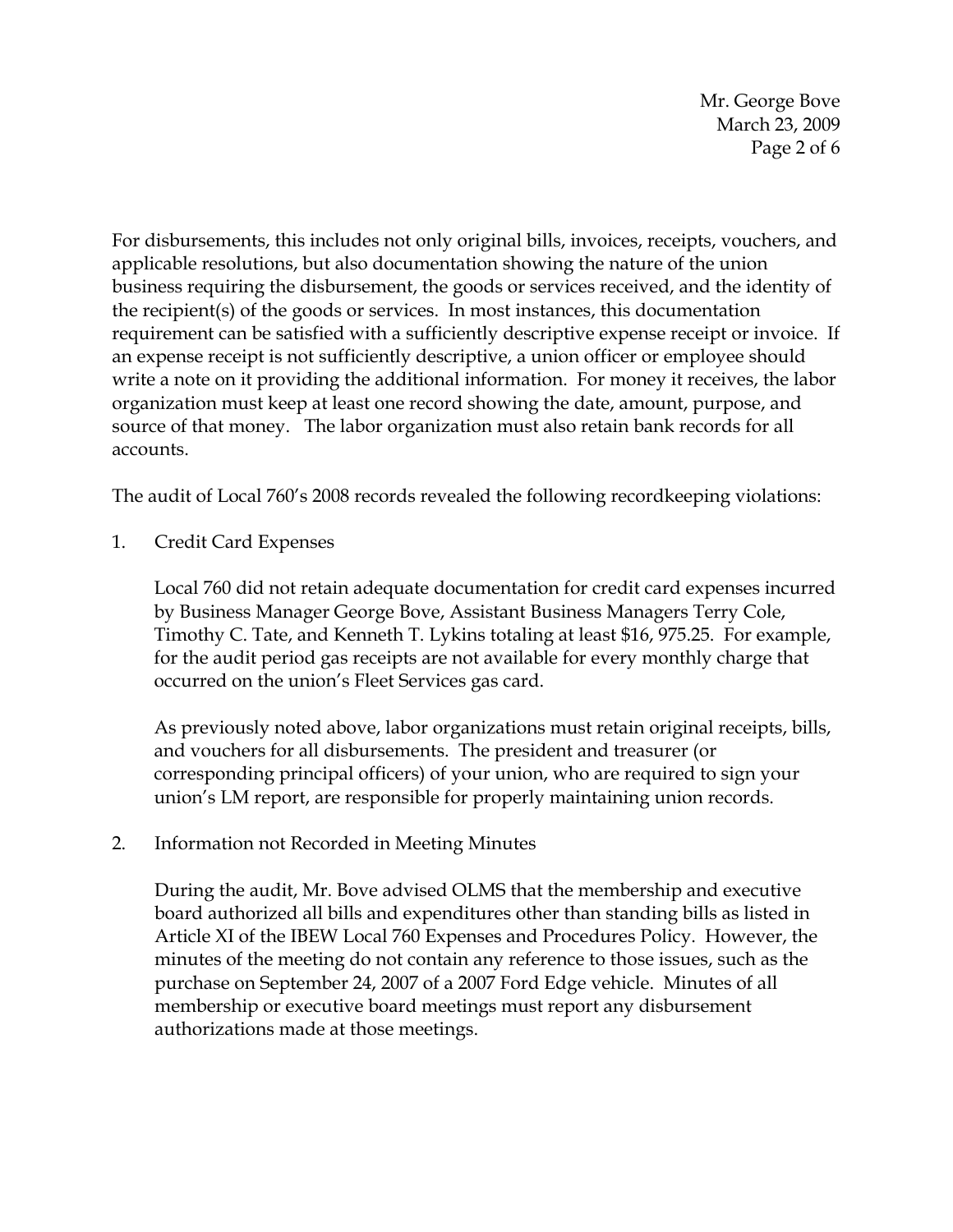Mr. George Bove March 23, 2009 Page 3 of 6

Based on your assurance that Local 760 will retain adequate documentation in the future, OLMS will take no further enforcement action at this time regarding the above violations.

### Reporting Violations

The audit disclosed a violation of LMRDA Section 201(b), which requires labor organizations to file annual financial reports accurately disclosing their financial condition and operations. The Labor Organization Annual Report Form LM-2 filed by Local 760 for fiscal year ending June 30, 2008, was deficient in the following areas:

1. Acquire/Dispose of Property

Item 15 [LM-2] (During the reporting period did your organization acquire or dispose of any assets in any manner other than by purchase or sale?) should have been answered, "Yes," because the union traded in a vehicle (2003 Buick LeSabre) during the year. The union must report the cost, book value, and trade-in allowance for assets that it traded in.

2. Disbursements to Officers and Employees

Local 760 did not include some payments to officers and employees totaling at least \$71,947.22 in Schedule 11 (All Officers and Disbursements to Officers) and Schedule 12 (Disbursements to Employees). It appears that the local erroneously reported these payments in Schedules 15 through 19.

The union must report in Column F of Schedules 11 and 12 (Disbursements for Official Business) direct disbursements to officers and employees for reimbursement of expenses they incurred while conducting union business. In addition, the union must report in Column F of Schedules 11 and 12 indirect disbursements made to another party (such as a credit card company) for business expenses union personnel incur. However, the union must report in Schedules 15 through 19 indirect disbursements for business expenses union personnel incur for transportation by public carrier (such as an airline) and for temporary lodging expenses while traveling on union business. The union must report in Column G (Other Disbursements) of Schedules 11 and 12 any direct or indirect disbursements to union personnel for expenses not necessary for conducting union business.

3. Automobile Expenses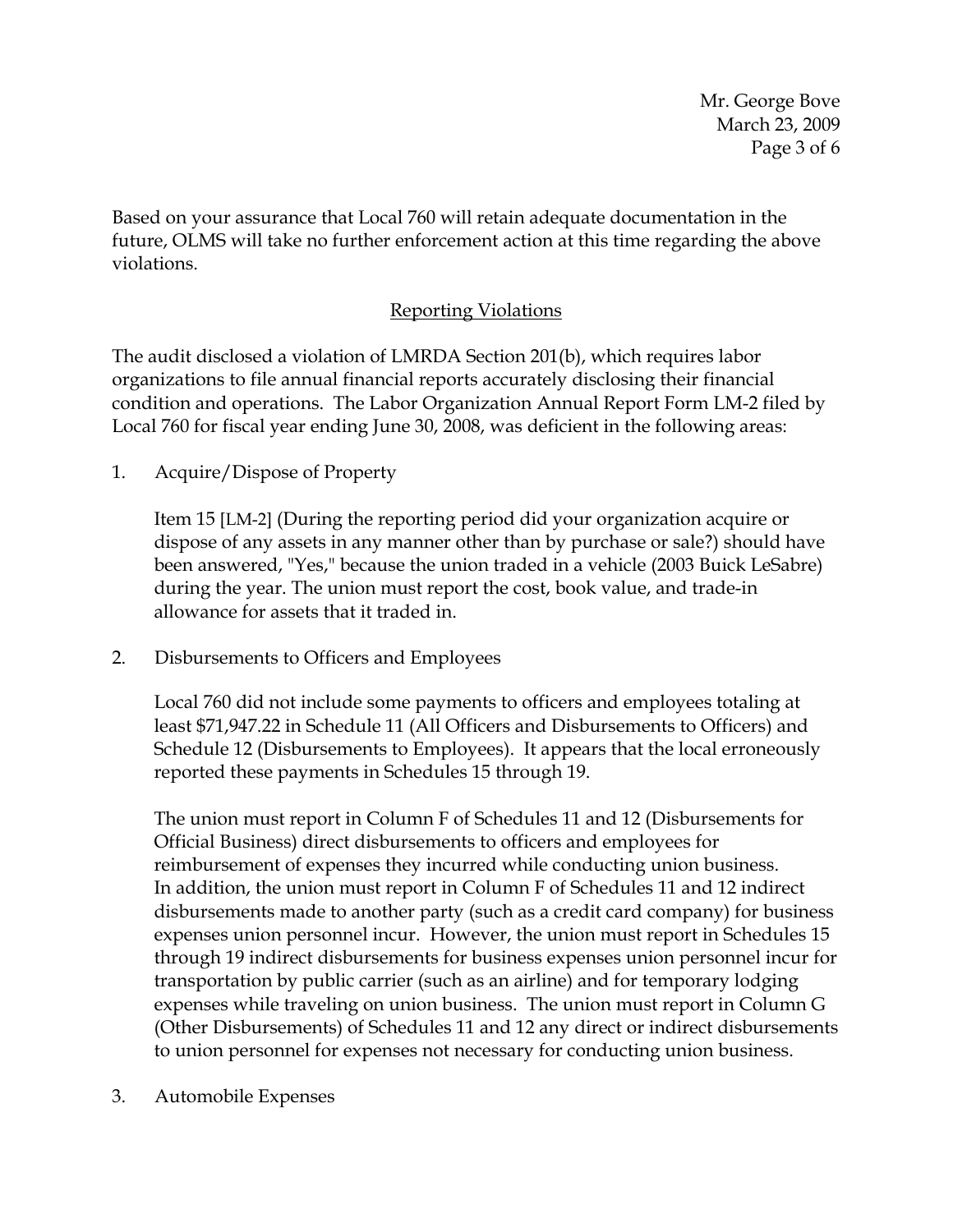Mr. George Bove March 23, 2009 Page 4 of 6

Local 760 did not include in the amounts reported in Schedule 12 (Disbursements to Employees) disbursements for the operation and maintenance of union automobiles totaling at least \$21,853.74.

The LM-2 instructions provide two methods for reporting automobile-related expenses. The union must report in Schedule 12 direct and indirect disbursements for the operation and maintenance of union owned and leased vehicles and the operation and maintenance of vehicles owned by union personnel (including gasoline, repairs, and insurance). The union may divide the expenses and report them in Columns F and G based on miles driven for union business (supported by mileage logs) compared with miles driven for personal use.

Alternatively, rather than allocating the expenses between Columns F and G, since Local 760 employees have no personal use and the vehicle usage was 100 percent for official business, the union may report all of the expenses relative to the vehicle assigned to the officer or employee in Column F of Schedule 12.

#### 4. Failure to Itemize Disbursement or Receipt

Local 760 did not properly report several "major" transaction(s) in Schedule(s) 14- 19. A "major" transaction includes any individual transaction of \$5,000 or more or total transactions to or from any single entity or individual that aggregate to \$5,000 or more during the reporting period and which the local cannot properly report elsewhere in Statement B. The audit found that a payments of more than \$5000 were made to several entities including, Lance Cunningham Ford, Pugh and Company P.C, FIAA Card Services, IBEW Political Fund, Internal Revenue Service, and Allied Insurance.

#### 5. Investments Reported As Cash

Local 760 improperly included the value of investments (stock and bond mutual funds and corporate bonds) as cash in Statement A (Assets and Liabilities). For LM reporting purposes, OLMS does not consider these investments to be cash. The purchase or redemption of an investment is a reportable transaction and should be reported in Schedules 3 or 4 and the value should be reported in Schedule 5.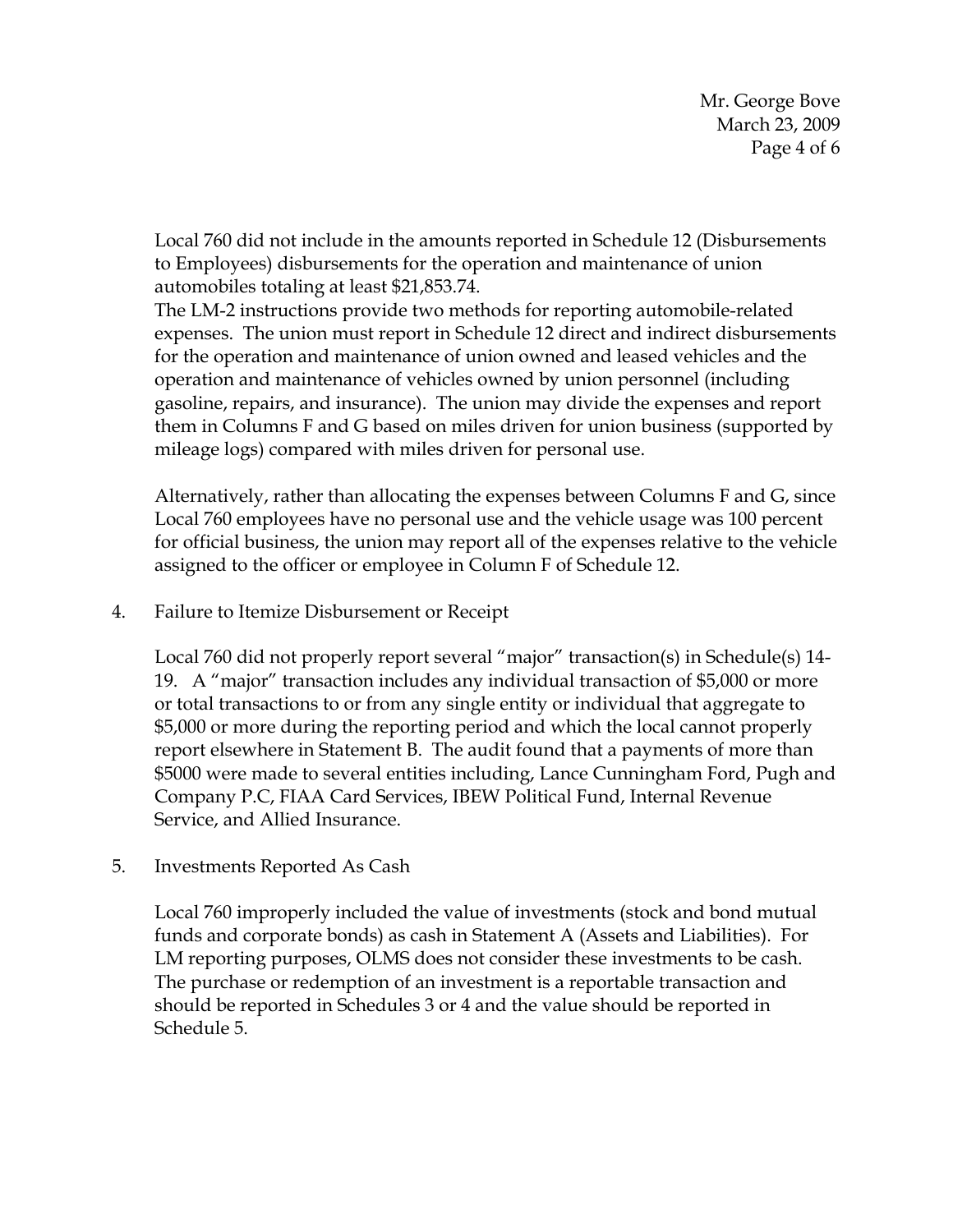Mr. George Bove March 23, 2009 Page 5 of 6

6. Withholding Taxes and Payroll Deductions

Local 760 reported on Item 67a., Total Withheld – an amount of \$88,247; however, you failed to report the amounts under the "Deductions" that should also be reported on Line 8 in Sch 11 and on Line 9 in Sch 12.

7. Failure to File Bylaws

The audit disclosed a violation of LMRDA Section 201(a), which requires that a union submit a copy of its revised constitution and bylaws with its LM report when it makes changes to its constitution or bylaws. Local 760 amended its constitution and bylaws in 2006, but did not file a copy with its LM report for that year.

Local 760 has now filed a copy of its constitution and bylaws.

Local 760 must file an amended Form LM-2 for fiscal year ending June 30, 2008, to correct the deficient items discussed above. I explained to you the filing procedures and the availability of filing software on the OLMS website (www.olms.dol.gov). The amended Form LM-2 must be electronically filed as soon as possible, but not later than April 25, 2009. Before filing, review the report thoroughly to be sure it is complete and accurate, and properly signed with electronic signatures.

# Other Violations

The audit disclosed the following other violation(s):

Inadequate Bonding

The audit revealed a violation of LMRDA Section 502 (Bonding), which requires that union officers and employees be bonded for no less than 10 percent of the total funds those individuals or their predecessors handled during the preceding fiscal year.

Local 760's officers and employees are currently bonded for \$200,000, but they must be bonded for at least \$300,000. Local 760 should obtain adequate bonding coverage for its officers and employees immediately. Please provide proof of bonding coverage to this office as soon as possible, but not later than March 31, 2009.